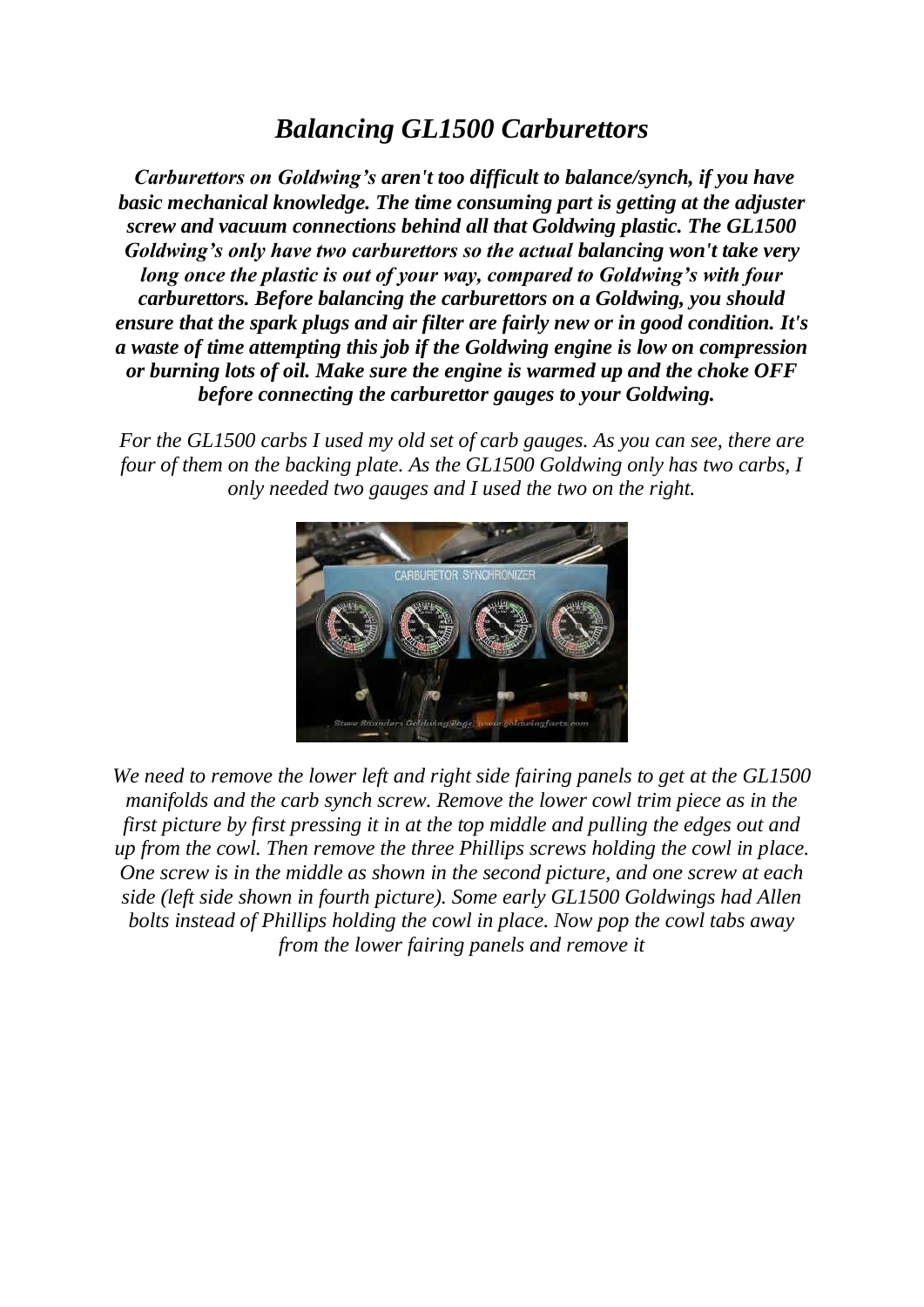

*Now for the fairing lower panels. First pry off the plastic clip covering the screw as in the first picture. Note the type of screw used, as shown in the third picture. You must put this one back in the right place, i.e. the clip on the right side fairing panel must go back on the right side and the left clip on the left side fairing panel. Tip; when refitting these clips later on, a bit of Blutack or similar will stop it falling off and getting lost. Pull the L piece trim away, taking care not to break the tab shown in the fifth picture.*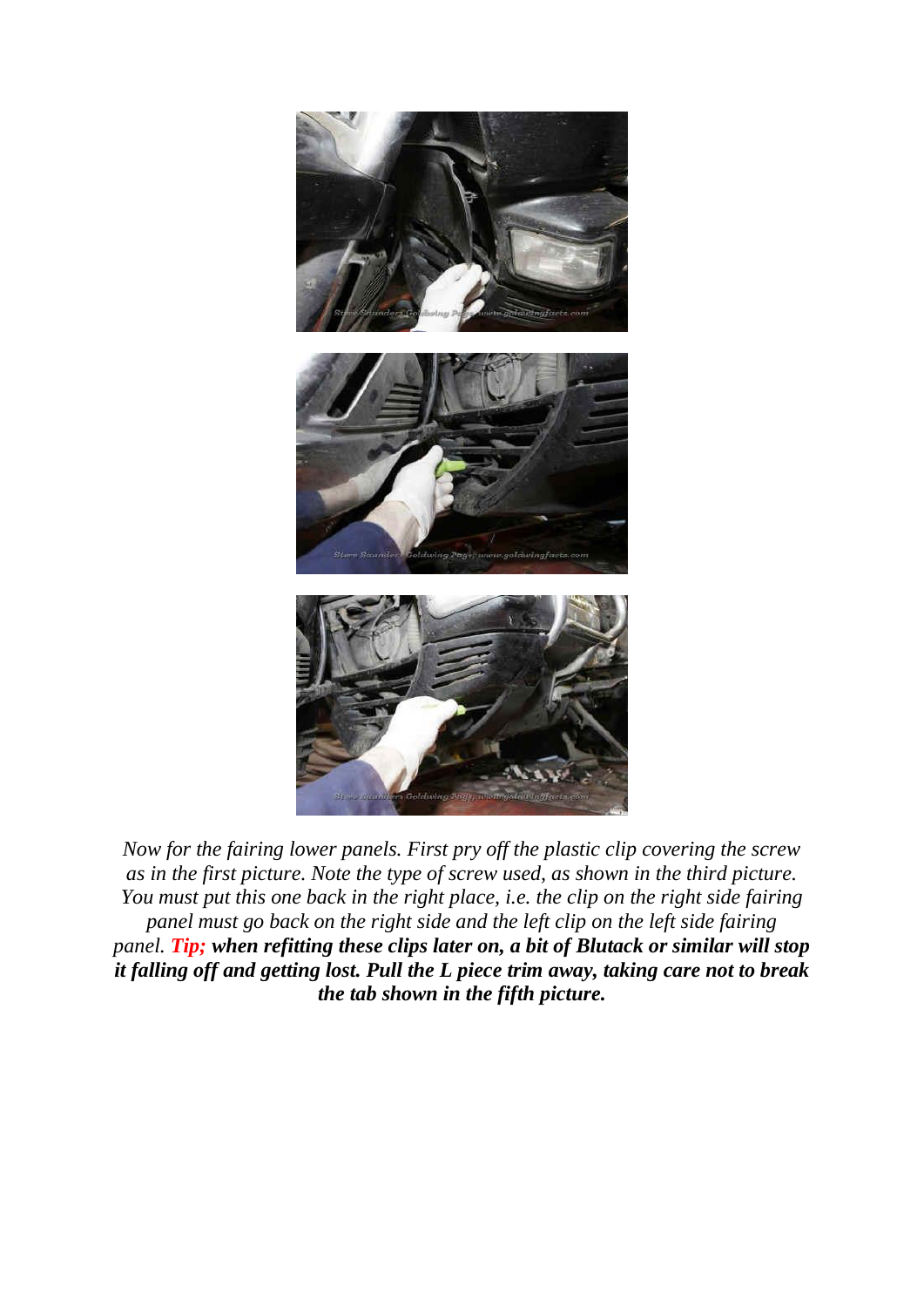

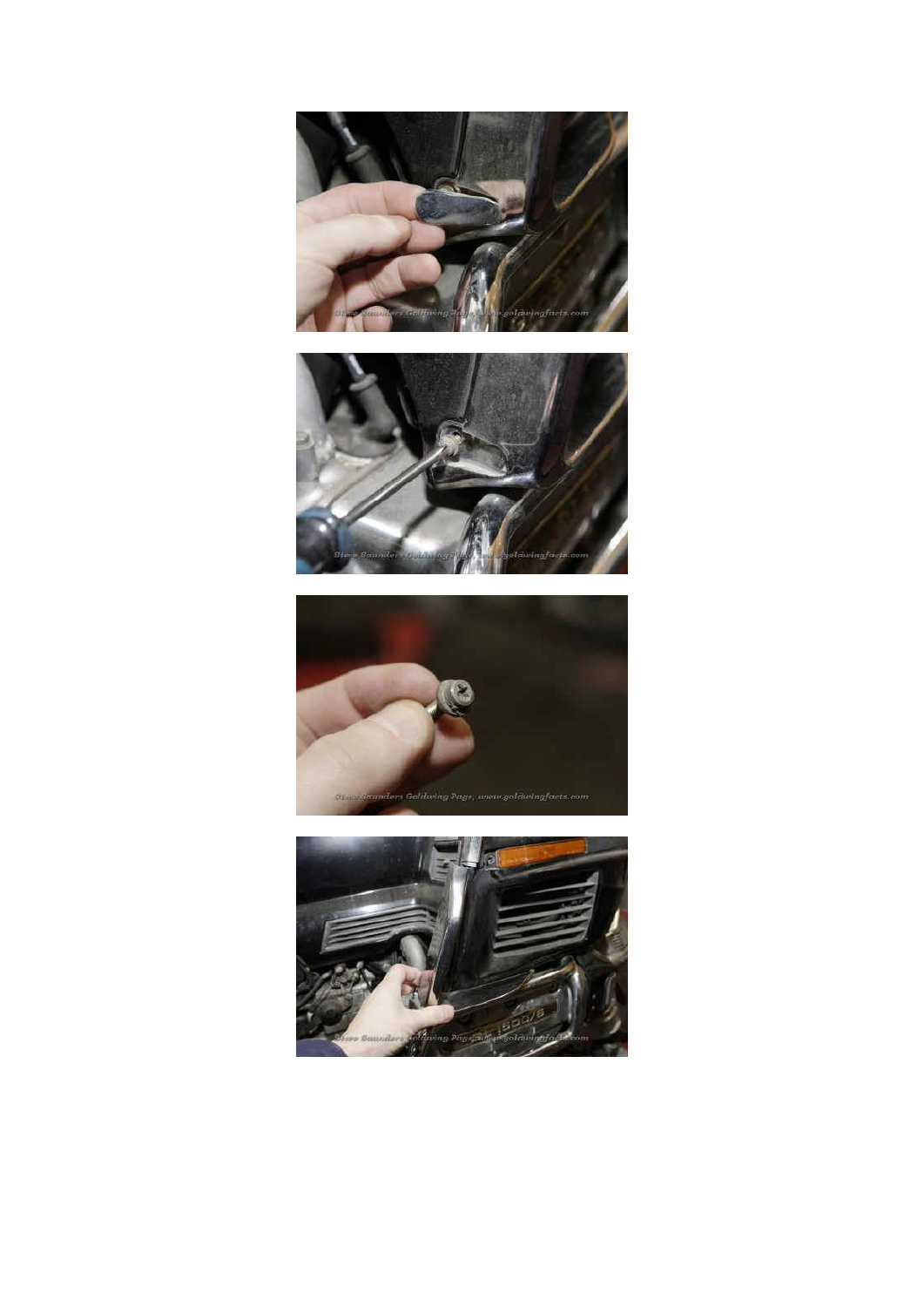

*Now pry off the small black plastic cover at the rear of the GL1500 running light. Blutack will be a good idea here as well when refitting the cover. The owner of this GL1500 didn't use it and the cover on each side of the Goldwing got lost, which is why you can't see them in the pictures. Note the type of screw used here as well, same as the one mentioned earlier. Now pry the long black trim piece away from the front of the running light. The fourth picture shows the two normal Phillips screws under the trim piece, remove them. Remove the running light or just tie/tape it up out of the way, and pull the lower fairing panel away.*



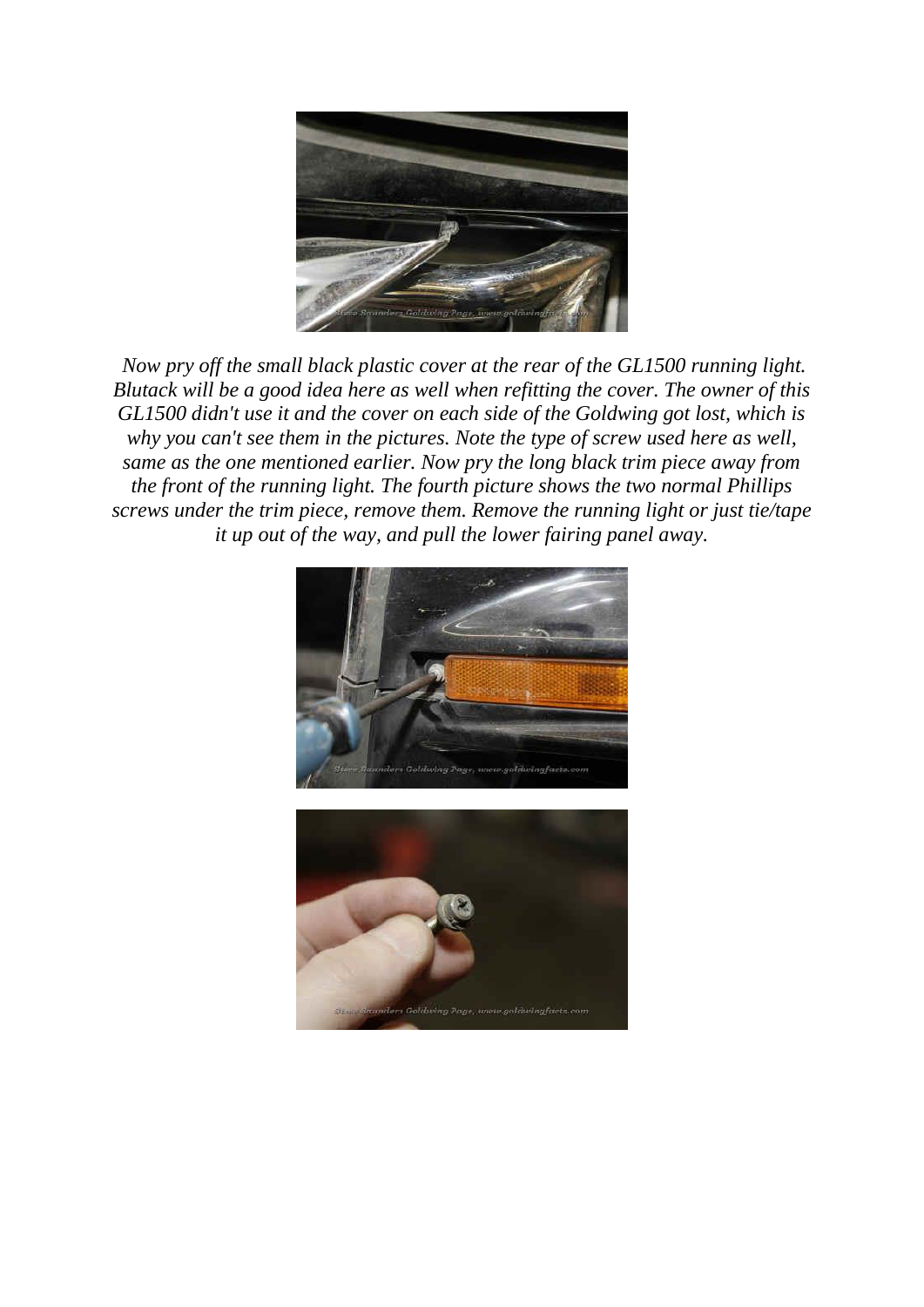





*As you pull the lower fairing panel away from the GL1500, disconnect the fog light or running light bulbs if they are fitted.*

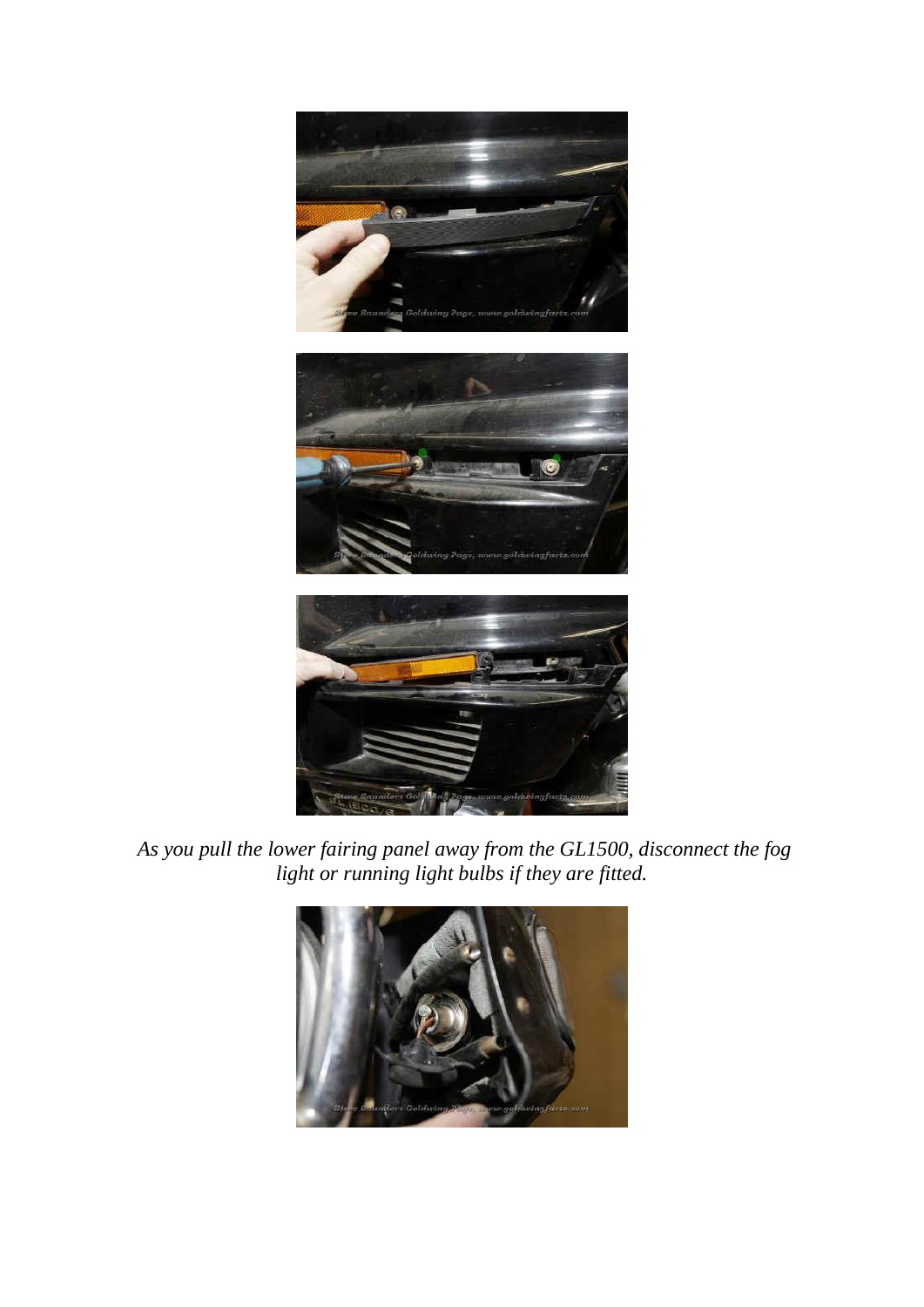*Remove the rubber plug from the right side fan. The adjuster screw for balancing the carbs is about 6" behind and up, and hard to see. I removed the fan so I could get the camera in, and the second picture shows the adjuster screw.*



*The first two pictures show the screw on the Goldwings right manifold which you remove and fit the adapter from one carb gauge into, the adapter is shown in the third picture.*

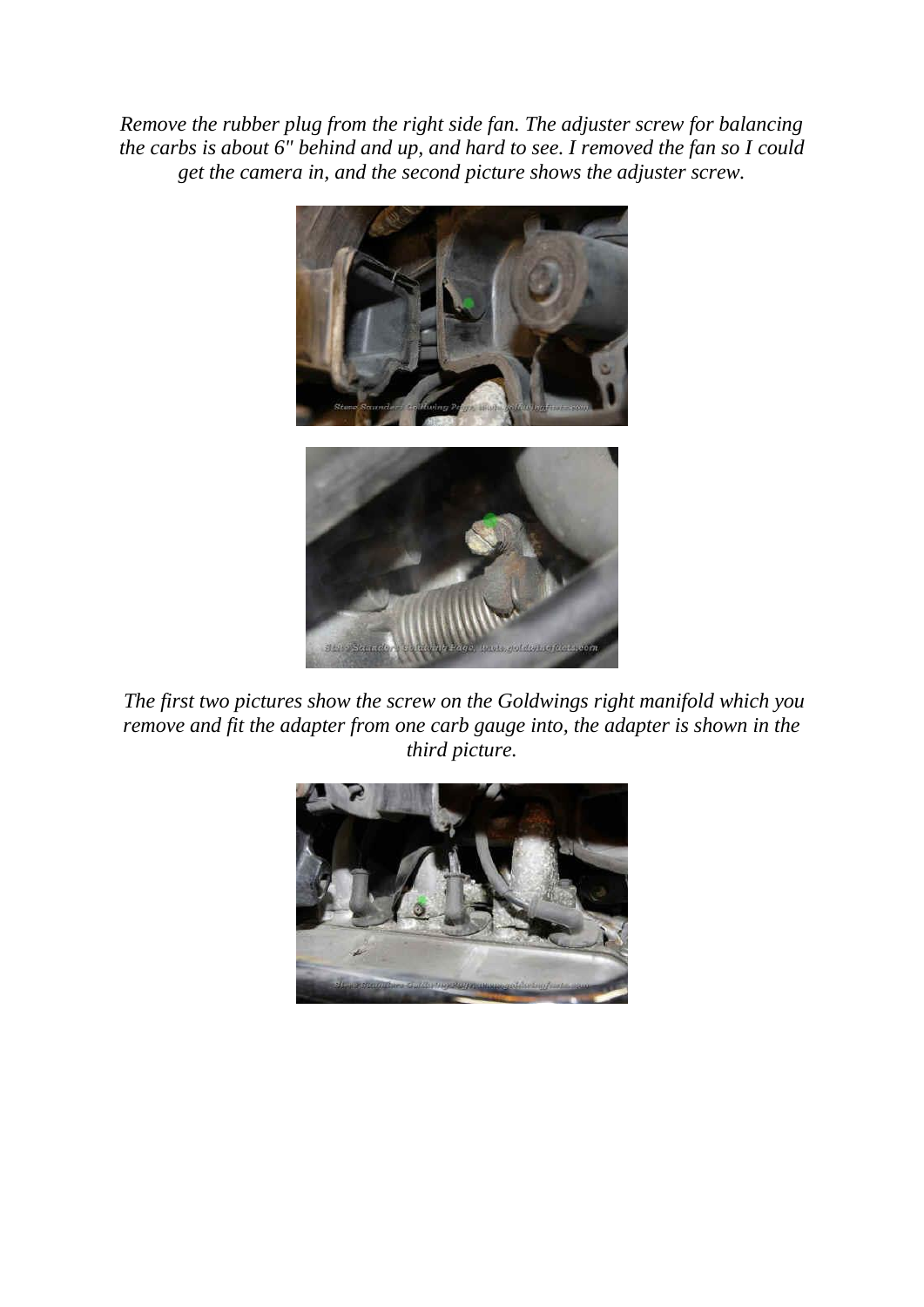



*The adapter in place.*



*These three pictures show the Goldwings left side manifold. No screw here, just pull the hose off and connect the hose from your second carb gauge. The fourth picture shows the vacuum hose I removed from the manifold, which I plugged with a small bolt. Warning; make sure the engine is warmed up and the choke is OFF before connecting the carb gauges. Running the engine with the choke on and the gauges connected will probably destroy the gauges. Also do not run the engine with the screw and hose off the manifolds and no gauges connected. This will cause the engine to cut out and be very difficult to restart.*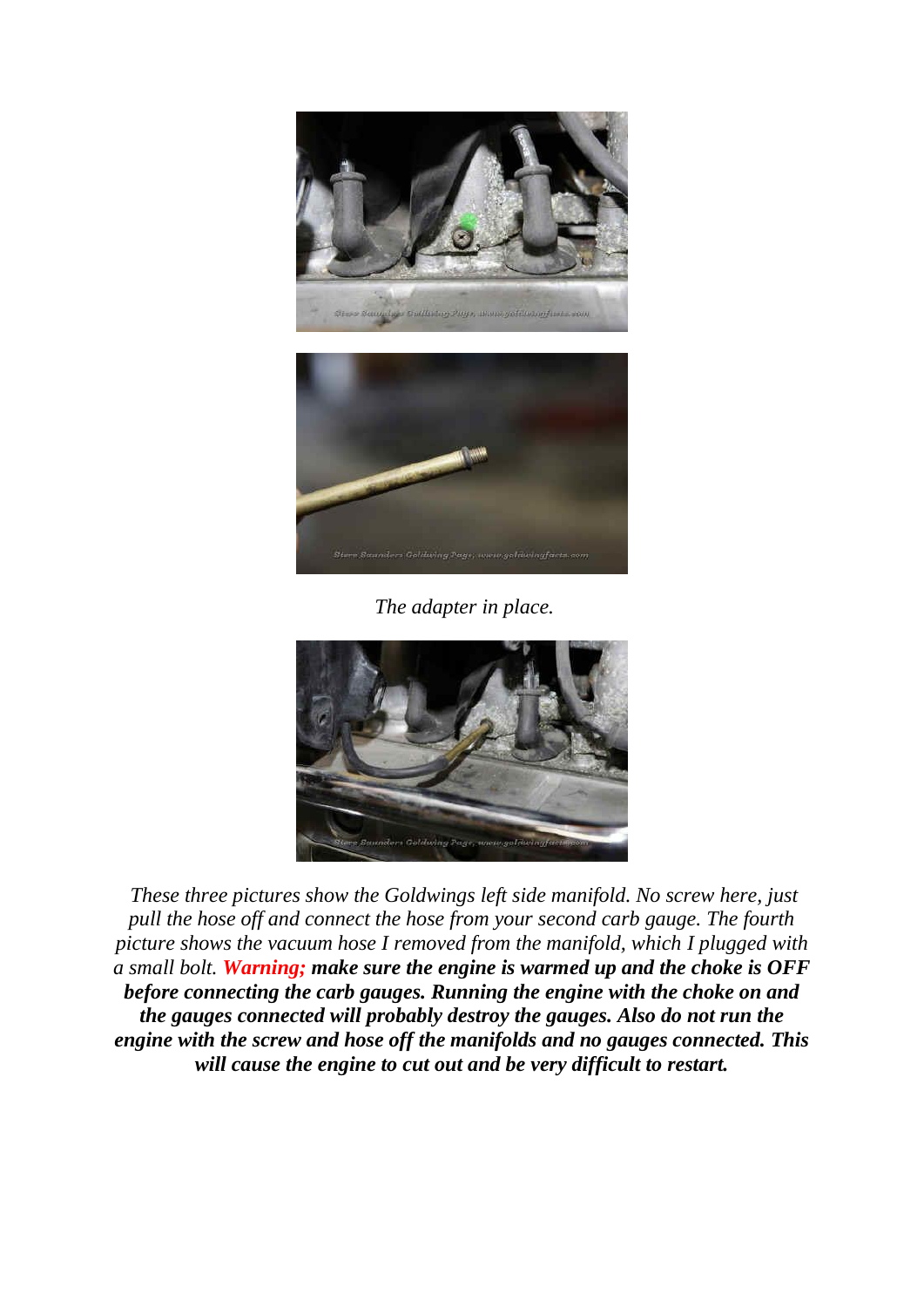

*With the engine fully warmed up and running at around 850rpm (plus or minus 50rpm according to the Honda manual), choke off and the gauges connected, you will probably see at least one of the gauge needles jumping about as the first picture shows. This usually happens and is why there is dampers fitted in-line to*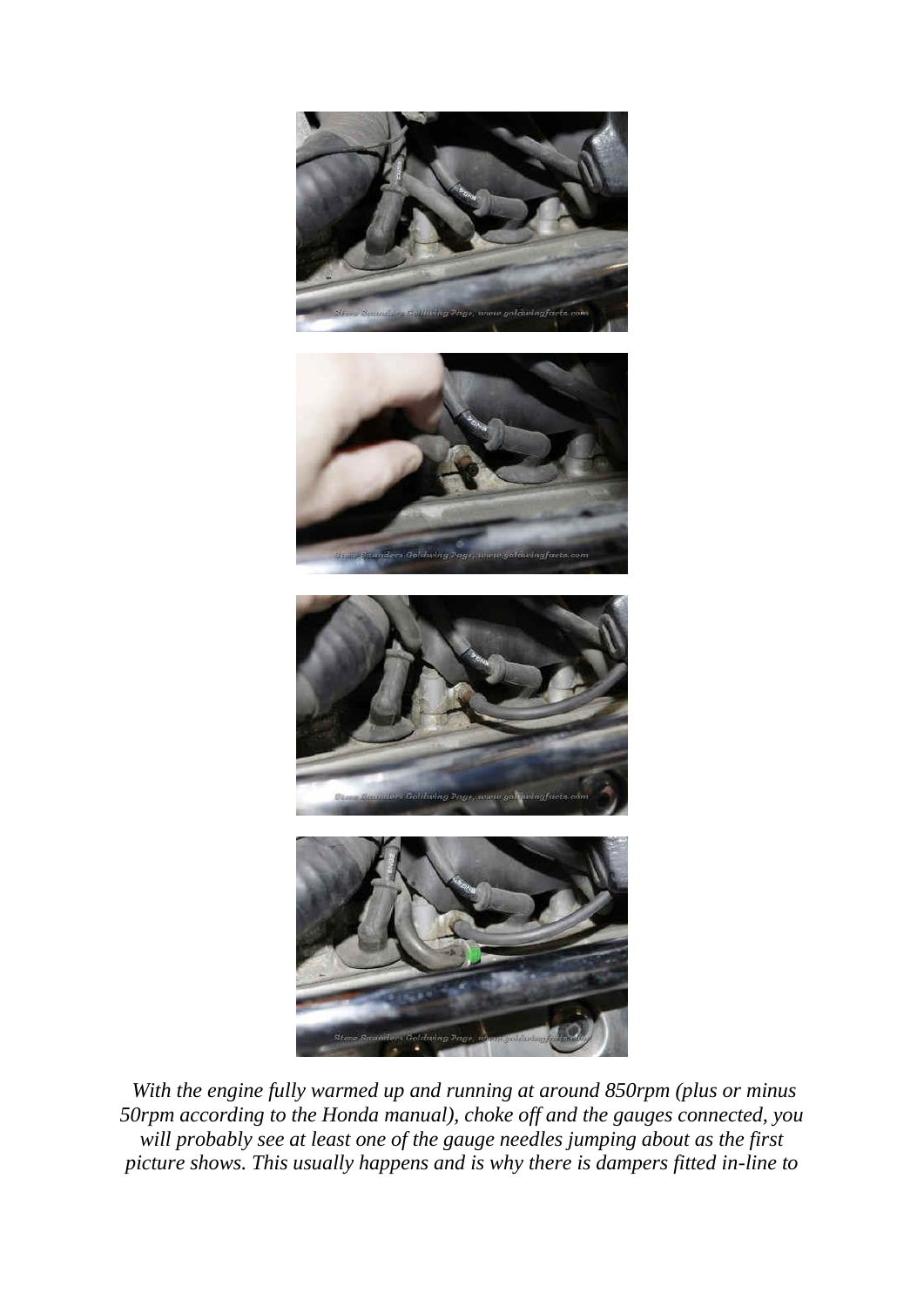*the hoses. Slowly turn the damper in until the needle stops jumping, but don't screw the damper in all the way. The second picture shows the gauge needles steady and give you an idea of how much this GL1500's carbs are out of balance.*



*The first picture shows the idle adjuster knob, turning it clockwise increases the idle speed and anti-clockwise reduces it. The second picture shows the carbs being balanced by adjusting the screw. You can do this job on your own, but it's easier if you have an assistant and one of you slowly turns this screw while the other watches the gauges and tweaks the idle speed. The third picture shows the needles coming together at the same points on the gauges, i.e. both carbs are now in synch. Note that the needles settled in the red zone in the gauges. This isn't really an issue as these types of gauges are universal. The idea is to get the needles to line up at whatever part of the scale they will, while giving a stable tick over. If you try to get both needles into another part of the scale just because it looks better, you may end up with a stuttering engine if indeed you can actually get the needles to move that far. Give the throttle one or two slight (about 1500rpm max) and short revs when you are happy with the readings to see if they will settle back at the same points on the gauges, but don't rev the engine too high. Finally check the idle speed so that it is around the 850rpm mark. Use your judgement for this. You should be able tell by listening if the idle speed is too high or too low compared to before you started the job and you can easily tweak this later on if needed.*

*There is a video clip available (link at the bottom of the page) which shows me doing my circus act of balancing the carbs on this GL1500 while holding a camcorder, with some help from one of the mechanics in work. It's not a long clip*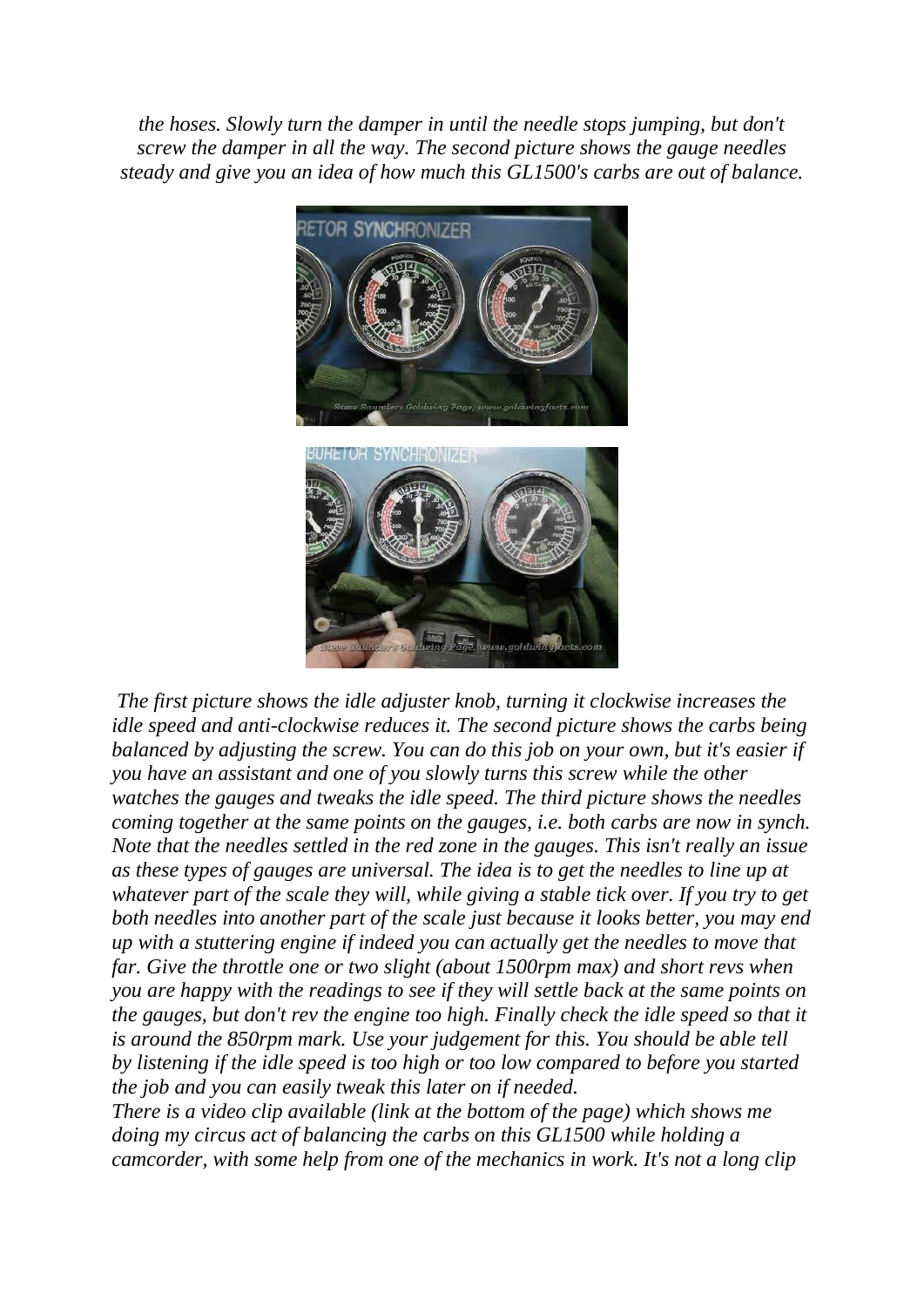*(less than two minutes) but it shows how we tweaked the idle and carbs to get them balanced. The video clip and this article make more sense of the whole thing when used together.*